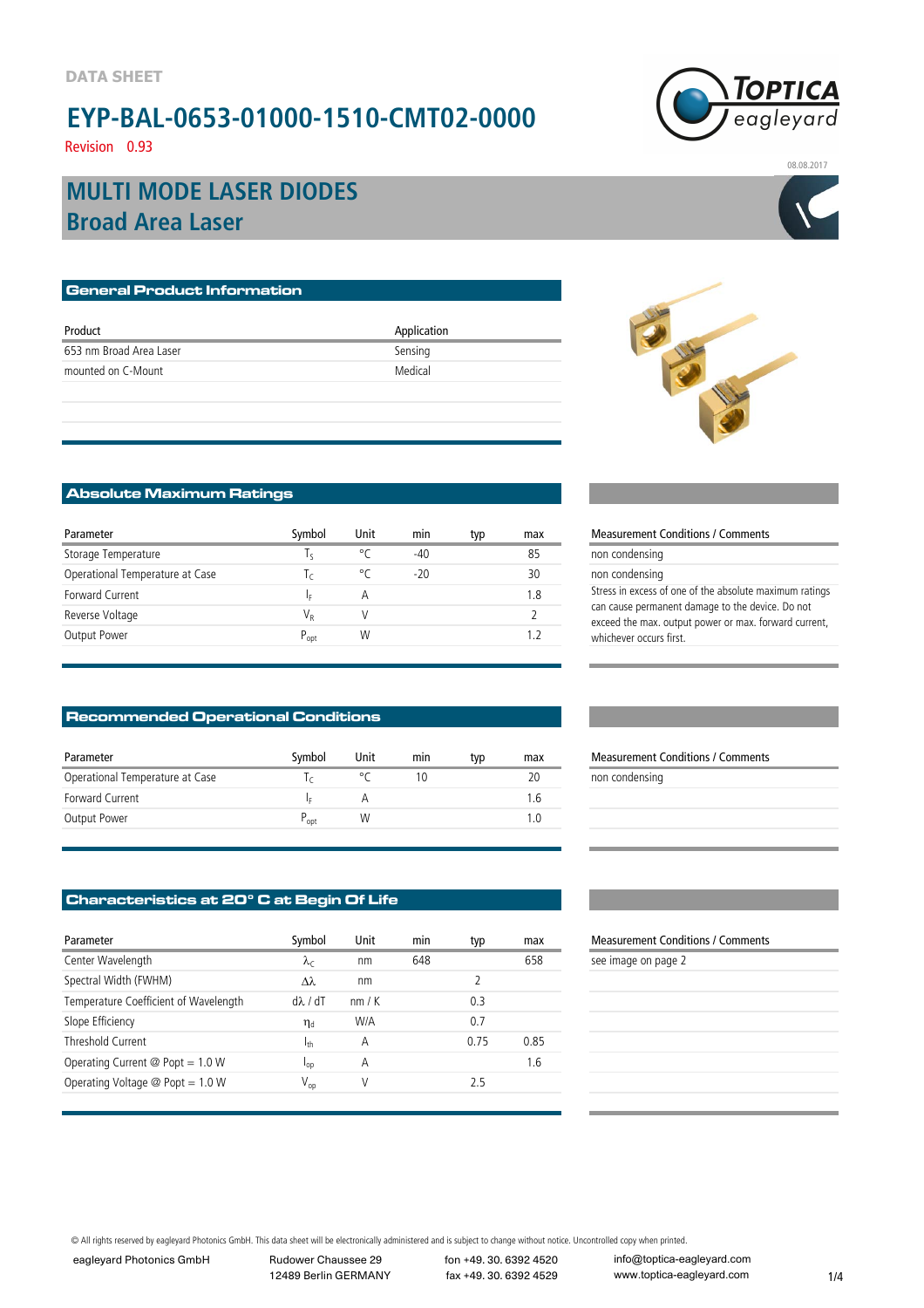# **EYP-BAL-0653-01000-1510-CMT02-0000**

Revision 0.93



08.08.2017

**Broad Area Laser MULTI MODE LASER DIODES**

| Characteristics at 20° C at Begin Of Life |            |         |     |           | cont'd |                                                 |
|-------------------------------------------|------------|---------|-----|-----------|--------|-------------------------------------------------|
| Parameter                                 | Symbol     | Unit    | min | typ       | max    | <b>Measurement Conditions / Comments</b>        |
| Stripe Width                              | W.         | um      |     | 100       |        |                                                 |
| Cavity Length                             |            | um      |     | 1500      |        |                                                 |
| Divergence parallel (FWHM)                | $\Theta$   | $\circ$ |     | 8         |        | beam divergence parallel to junction plane      |
| Divergence perpendicular (FWHM)           | $\Theta_1$ | $\circ$ |     | 30        |        | beam divergence perpendicular to junction plane |
| Spectral Mode (longitudinal)              |            |         |     | multimode |        |                                                 |
| Polarization                              |            |         |     | TE        |        | polarization parallel to junction plane         |
|                                           |            |         |     |           |        |                                                 |

| <b>Measurement Conditions / Comments</b>        |
|-------------------------------------------------|
|                                                 |
|                                                 |
| beam divergence parallel to junction plane      |
| beam divergence perpendicular to junction plane |
|                                                 |
| polarization parallel to junction plane         |
|                                                 |

### **Typical Measurement Results**



material provided in this specification are typical and must be specifically confirmed in writing by eagleyard Photonics before they become applicable to any particular order or contract. In accordance with the eagleyard Photonics policy of continuous improvement specifications may change without notice.

© All rights reserved by eagleyard Photonics GmbH. This data sheet will be electronically administered and is subject to change without notice. Uncontrolled copy when printed.

eagleyard Photonics GmbH Rudower Chaussee 29

12489 Berlin GERMANY

fon +49. 30. 6392 4520 fax +49. 30. 6392 4529

info@toptica-eagleyard.com www.toptica-eagleyard.com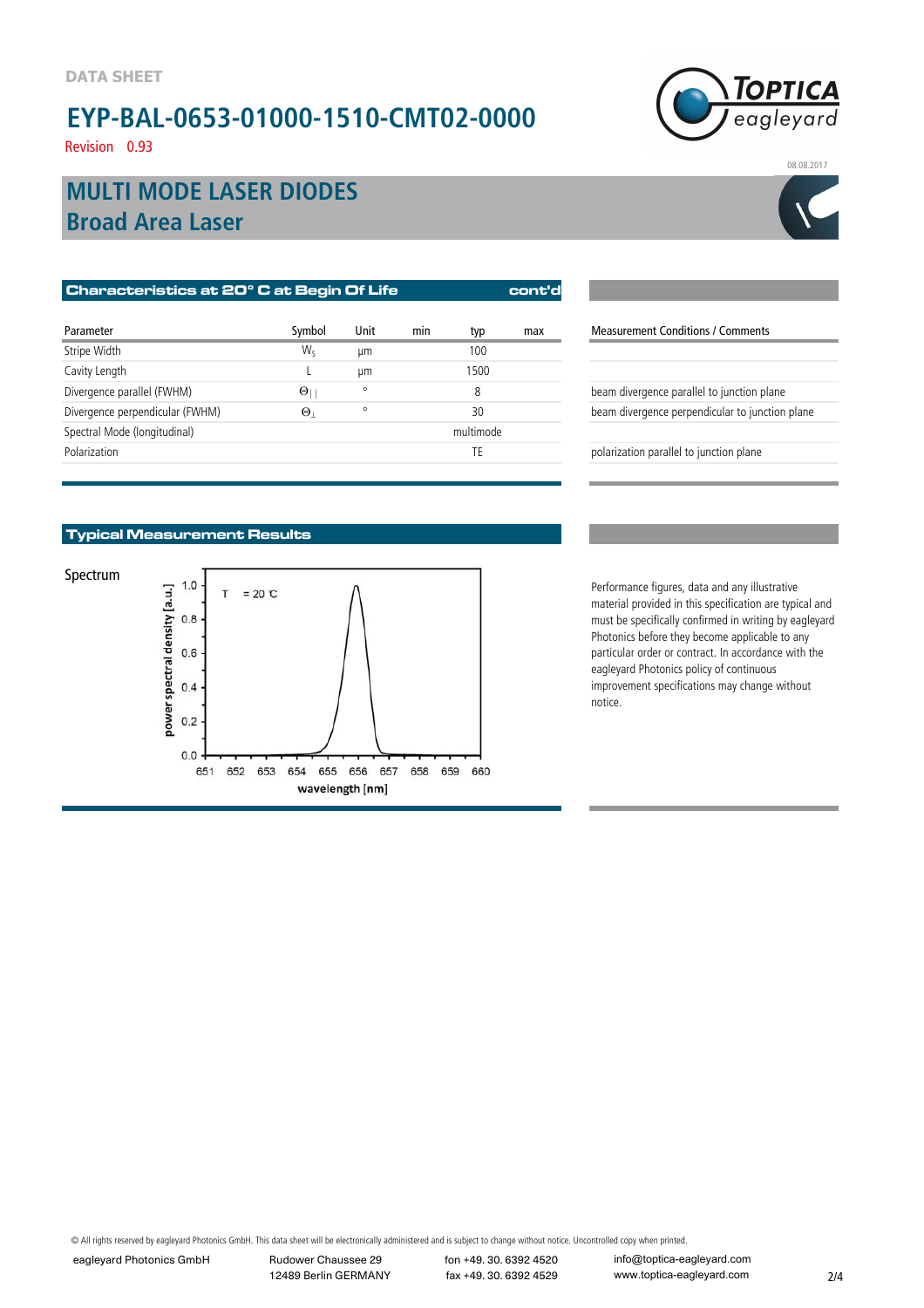# **EYP-BAL-0653-01000-1510-CMT02-0000**

TOPTICA eagleyard

### Revision 0.93

## **Broad Area Laser MULTI MODE LASER DIODES**

| <b>Package Dimensions</b>              |                 |      |      |      |      |                                          |
|----------------------------------------|-----------------|------|------|------|------|------------------------------------------|
| Parameter                              | Symbol          | Unit | min  | typ  | max  | <b>Measurement Conditions / Comments</b> |
| Height of Emission Plane               | n <sub>FP</sub> | mm   | 7.05 | 7.20 | 7.35 |                                          |
| <b>Excentricity of Emission Center</b> |                 | mm   |      | 2.18 |      |                                          |

#### **Package Pinout**

Mounting Wire Cathode (-) Housing Anode (+)

# mounting wire (-) CA- 00100

 $(+)$ 

heat spreader

**Package Drawings**





AIZ-16-0414-1638

© All rights reserved by eagleyard Photonics GmbH. This data sheet will be electronically administered and is subject to change without notice. Uncontrolled copy when printed.

eagleyard Photonics GmbH Rudower Chaussee 29

12489 Berlin GERMANY

fon +49. 30. 6392 4520 fax +49. 30. 6392 4529

info@toptica-eagleyard.com www.toptica-eagleyard.com



08.08.2017